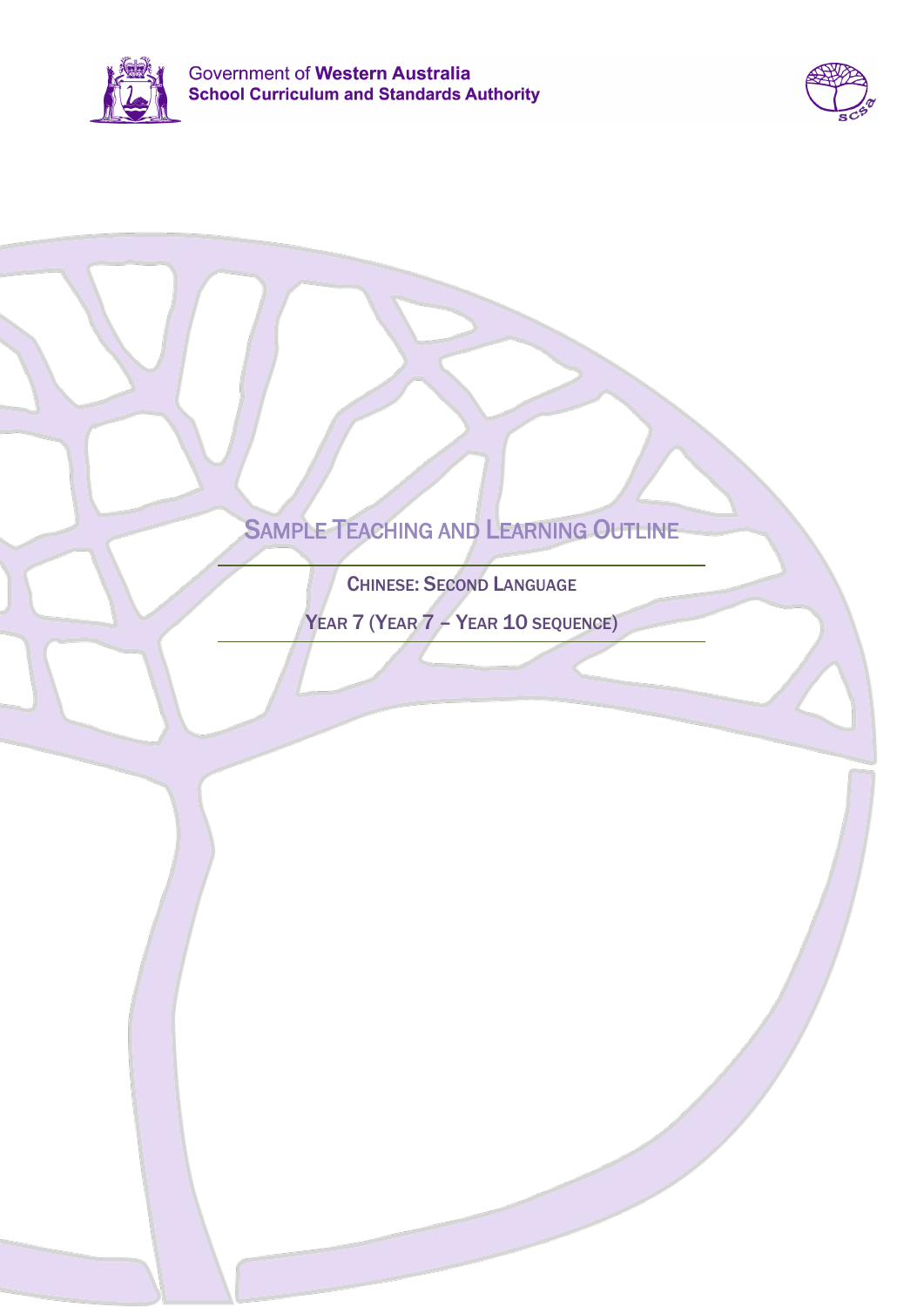Kaya. The School Curriculum and Standards Authority (the Authority) acknowledges that our offices are on Whadjuk Noongar boodjar and that we deliver our services on the country of many traditional custodians and language groups throughout Western Australia. The Authority acknowledges the traditional custodians throughout Western Australia and their continuing connection to land, waters and community. We offer our respect to Elders past and present.

#### **Copyright**

© School Curriculum and Standards Authority, 2021

This document—apart from any third party copyright material contained in it—may be freely copied, or communicated on an intranet, for noncommercial purposes in educational institutions, provided that the School Curriculum and Standards Authority (the Authority) is acknowledged as the copyright owner.

Copying or communication for any other purpose can be done only within the terms of the *Copyright Act 1968* or with prior written permission of the Authority. Copying or communication of any third party copyright material can be done only within the terms of the *Copyright Act 1968* or with permission of the copyright owners.

Any content in this document that has been derived from the Australian Curriculum may be used under the terms of the Creative Commons Attribution [4.0 International](https://creativecommons.org/licenses/by/4.0/) licence.

#### **Disclaimer**

Any resources such as texts, websites and so on that may be referred to in this document are provided as examples of resources that teachers can use to support their teaching and learning programs. Their inclusion does not imply that they are mandatory or that they are the only resources relevant to the learning area syllabus.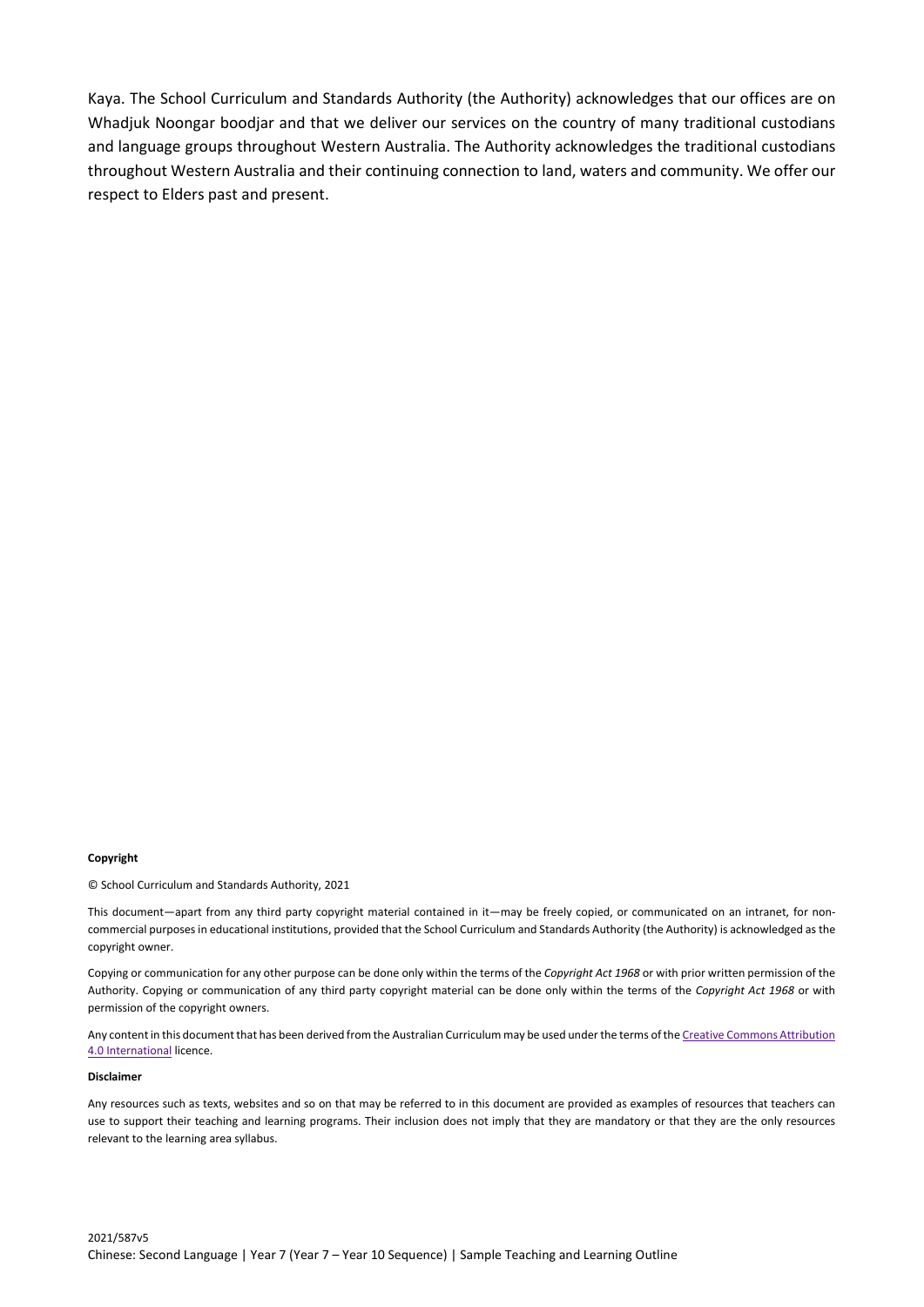This sample teaching and learning outline provides one possible approach through which the Chinese: Second Language syllabus within the Western Australian Curriculum: Languages can be taught. Consistent with the rationale of the Languages curriculum, this outline supports students' ability to communicate proficiently in a language other than English, with essential communication skills in that language, an intercultural capability, and an understanding of the role of language and culture in human communication.

## **Time allocation on which the outline is based**

Two hours of teaching per week, over one year

### **Prior knowledge**

The sample teaching and learning outline is based on the understanding that students begin their study of Chinese in secondary school with little to no prior experience of the Chinese language and culture. Many will have learnt an additional language in primary school and bring existing language learning strategies, textual knowledge and intercultural awareness to the new experience of learning Chinese. Skills in analysing, comparing and reflecting on language and culture in the languages are mutually supportive. More information related to this curriculum can be found in the Chinese: Second Language Year 7 to Year 10 syllabuses a[t https://k10outline.scsa.wa.edu.au/home/teaching/curriculum](https://k10outline.scsa.wa.edu.au/home/teaching/curriculum-browser/languages/chinese-7-10)[browser/languages/chinese-7-10.](https://k10outline.scsa.wa.edu.au/home/teaching/curriculum-browser/languages/chinese-7-10)

This sample teaching and learning outline provides a range of suggested learning activities and assessment tasks, aligned to the curriculum, through which students can apply their acquisition of knowledge, understanding and skills to the focus. The focus provides a broad context through which the content is taught. The outline suggests:

- teaching vocabulary and grammatical elements that show the breadth and depth of language and align with the curriculum
- text types relevant to the learning activities and assessments
- language learning and communication strategies relevant to the focus
- learning activities and assessments from which teachers may choose, according to their class's interests and abilities
- resources suitable to the focus.

It is not expected that teachers administer all learning activities and assessments. It is at the teacher's discretion which of the suggestions are suitable for formative and/or summative assessments. It is also at the teacher's discretion to use other activities and assessments.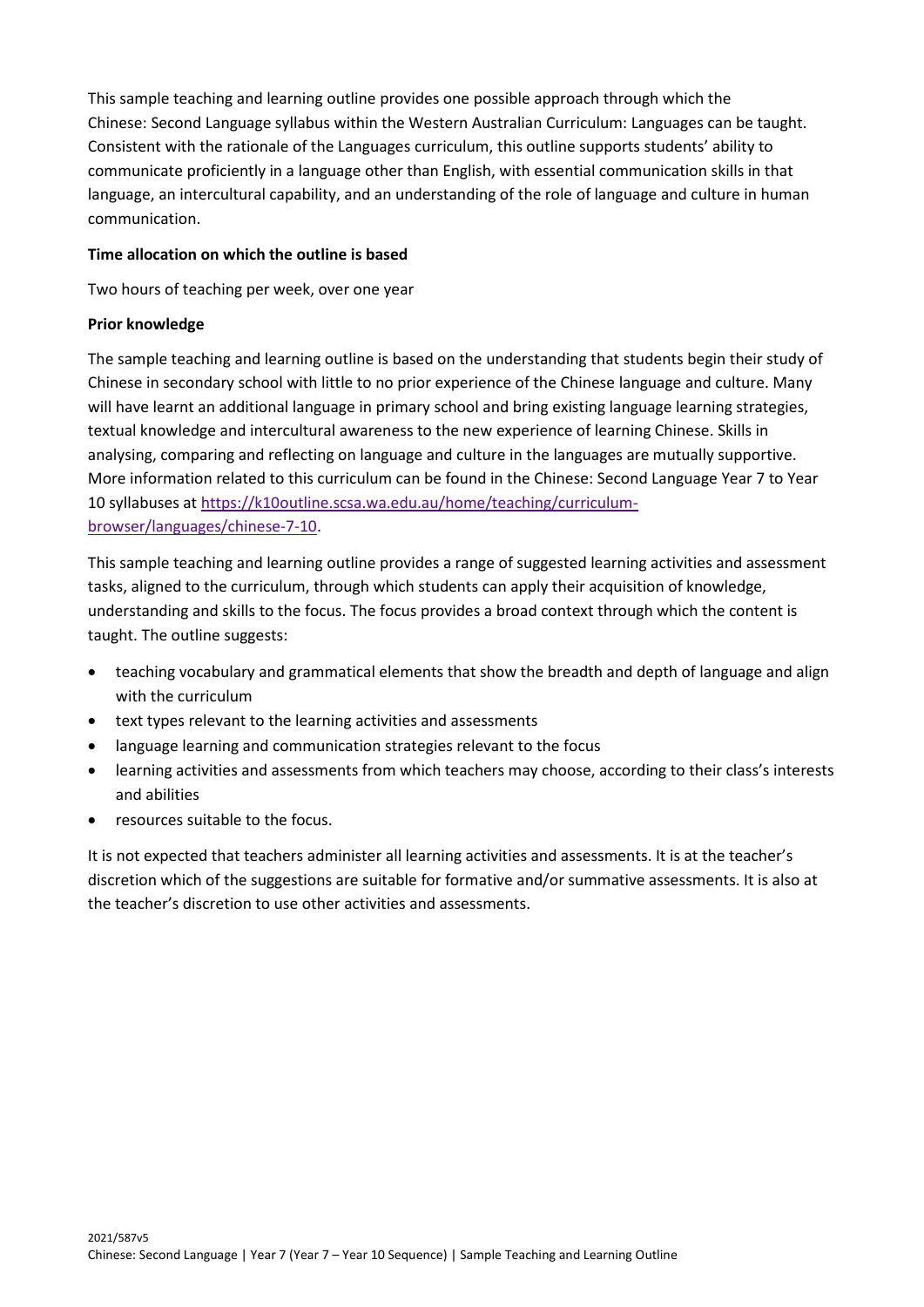| <b>Focus</b> – 你好吗?                                                                                                                                                                                                                                                                                                                                                                                                                                                                                                                                                                                                                                                                                                                                                                                                                                                                                                                                                                                                                                                                                                                                                                                                             |                                                                                                                                                                                                                                                                                                                                                                                                                                                                                                                                                                                                                                                                                                                                                                                                                                                                                                                                                                                                                                                                                                                                                                                                                                                                                                                                                                                                                                                                                                                                                                                                                                                                                                                                                                                                                                                                                                                                                                                                                                                                                                                                                                                                                                                                                                                                                                                                                                   |                                                                                                                                                                                                                                                                                                                                                                                                                                                                                                                                                                                                                                                                                                                                                                                                                                                                                                                                                                                                                                                                                                                                                             |  |  |
|---------------------------------------------------------------------------------------------------------------------------------------------------------------------------------------------------------------------------------------------------------------------------------------------------------------------------------------------------------------------------------------------------------------------------------------------------------------------------------------------------------------------------------------------------------------------------------------------------------------------------------------------------------------------------------------------------------------------------------------------------------------------------------------------------------------------------------------------------------------------------------------------------------------------------------------------------------------------------------------------------------------------------------------------------------------------------------------------------------------------------------------------------------------------------------------------------------------------------------|-----------------------------------------------------------------------------------------------------------------------------------------------------------------------------------------------------------------------------------------------------------------------------------------------------------------------------------------------------------------------------------------------------------------------------------------------------------------------------------------------------------------------------------------------------------------------------------------------------------------------------------------------------------------------------------------------------------------------------------------------------------------------------------------------------------------------------------------------------------------------------------------------------------------------------------------------------------------------------------------------------------------------------------------------------------------------------------------------------------------------------------------------------------------------------------------------------------------------------------------------------------------------------------------------------------------------------------------------------------------------------------------------------------------------------------------------------------------------------------------------------------------------------------------------------------------------------------------------------------------------------------------------------------------------------------------------------------------------------------------------------------------------------------------------------------------------------------------------------------------------------------------------------------------------------------------------------------------------------------------------------------------------------------------------------------------------------------------------------------------------------------------------------------------------------------------------------------------------------------------------------------------------------------------------------------------------------------------------------------------------------------------------------------------------------------|-------------------------------------------------------------------------------------------------------------------------------------------------------------------------------------------------------------------------------------------------------------------------------------------------------------------------------------------------------------------------------------------------------------------------------------------------------------------------------------------------------------------------------------------------------------------------------------------------------------------------------------------------------------------------------------------------------------------------------------------------------------------------------------------------------------------------------------------------------------------------------------------------------------------------------------------------------------------------------------------------------------------------------------------------------------------------------------------------------------------------------------------------------------|--|--|
| <b>Understanding</b>                                                                                                                                                                                                                                                                                                                                                                                                                                                                                                                                                                                                                                                                                                                                                                                                                                                                                                                                                                                                                                                                                                                                                                                                            | Suggested teaching and learning activities and assessments                                                                                                                                                                                                                                                                                                                                                                                                                                                                                                                                                                                                                                                                                                                                                                                                                                                                                                                                                                                                                                                                                                                                                                                                                                                                                                                                                                                                                                                                                                                                                                                                                                                                                                                                                                                                                                                                                                                                                                                                                                                                                                                                                                                                                                                                                                                                                                        | <b>Resources</b>                                                                                                                                                                                                                                                                                                                                                                                                                                                                                                                                                                                                                                                                                                                                                                                                                                                                                                                                                                                                                                                                                                                                            |  |  |
| Recognise the tone-syllable nature of the<br>spoken language, discriminate use of tones,<br>rhythm and sound flow in interactions, and<br>use Pinyin to support learning the spoken<br>language                                                                                                                                                                                                                                                                                                                                                                                                                                                                                                                                                                                                                                                                                                                                                                                                                                                                                                                                                                                                                                 | Students exchange information about self - their name, age, where they live, their birthdate, nationality, family<br>origin, and what language(s) they speak. They engage in introductory interactions by exchanging greetings and<br>asking how others are. They follow frequently used classroom instructions.<br><b>Teaching</b>                                                                                                                                                                                                                                                                                                                                                                                                                                                                                                                                                                                                                                                                                                                                                                                                                                                                                                                                                                                                                                                                                                                                                                                                                                                                                                                                                                                                                                                                                                                                                                                                                                                                                                                                                                                                                                                                                                                                                                                                                                                                                               | <b>Audiovisual texts</b><br>https://www.youtube.com/watch?v=MX<br>ofviydRQs A version of the happy<br>birthday song in Mandarin.                                                                                                                                                                                                                                                                                                                                                                                                                                                                                                                                                                                                                                                                                                                                                                                                                                                                                                                                                                                                                            |  |  |
| Become familiar with the Chinese writing<br>system, looking at how characters evolved,<br>their structure and basic components that<br>feature in many characters<br>Use knowledge of basic components to<br>predict the meaning of related characters,<br>for example, 火, 人, 山, 木, 口, 日, 月<br>Recognise some common radicals, for<br>example, $\Box$ , $\overline{\chi}$ , $\overline{\Lambda}$<br>Generate language for a range of purposes<br>in simple spoken and written texts, by<br>recognising and using context-related<br>vocabulary and elements of the Chinese<br>grammatical system, including:<br>recognising and using simple verbs,<br>including 是, 有, 姓, 叫, 喜欢<br>identifying the placement of time<br>phrases; the use of conjunctions (for<br>example, $\bar{x}$ to add information); and<br>the role of measure words, for example,<br>个,只,口<br>recognising and beginning to use<br>negative words, including 没, 不<br>beginning to use 也 and 和 to connect<br>and sequence information<br>using the possessive word $\hat{E}$ with<br>pronouns to make a possessive<br>developing knowledge and using<br>numbers 1-100<br>using 吗 to change a statement to a<br>question<br>recognising and beginning to use | Teach and reinforce with students vocabulary and grammatical elements associated with:<br>greetings and leave-takings, for example, 你好; 再见<br>• introducing oneself, for example, $H_{\text{tot}}$ [surname], $H$ ] [name]<br>asking about and giving personal information, for example, 你叫什么名字?; 你几岁? 我十二岁。;<br>我住在珀斯。; 你住在哪儿? 我住在珀斯。; 你是哪国人? 我是澳大利亚人。; 你的生日是几月几号?<br>我的生日是七月七号。;你会说什么语言?我会说英语和汉语/中文。<br>asking how others are feeling, for example, 你好吗?很好, 你呢?<br>saying what something is, for example, 这是(一本)书。; 那是(一个)书包。<br>offering wishes, for example, 新年快乐; 生日快乐<br>$\bullet$<br>counting to 100 and saying the date, the days of the week and months of the year<br>$\bullet$<br>talking about the birth year and relevant zodiac animal, for example, 我在 2009 年出生。我属牛。<br>excusing yourself, apologising, thanking someone, for example, 谢谢。; 对不起。; 不客气<br>saying you don't understand or don't know, for example, 老师,我不懂<br>classroom routines and objects, for example, 注意听; 请安静; 听一听; 请坐下, 打开课本。<br>Discuss with students:<br>common facts about China and Chinese language, such as where Chinese is spoken in the world, well-known<br>Chinese cities, famous landmarks<br>• popular Chinese names, and structure of names in Chinese, that is, typically three syllables and family name<br>first, compared to English and other languages<br>• rules of basic stroke order, components of common characters and radicals<br>calligraphy as an art form<br>traditions of Chinese New Year/Spring Festival/Lunar New Year<br>birthday celebrations, reflecting on similarities/differences between China, Australia and home culture, for<br>example, typical birthday traditions and foods<br>the use of 'Have you eaten yet?' 吃饭了吗? as a greeting<br>tone-syllable nature of the spoken language and the use of Pinyin to support learning of spoken language<br>the use of honorific titles in Chinese to show respect, for example, $\pm \mathcal{Z} \bar{\psi}$<br>$\bullet$<br>typical classroom behaviour in Chinese schools, for example, standing up to greet the teacher<br>$\bullet$<br>situations where formal/polite and informal forms of address/language are typically used, reflecting on<br>similarities/differences between China, Australia and home culture.<br>Text types<br>For the learning activities and assessments selected, expose students to, and teach as required, the textual | https://www.youtube.com/watch?v=M2<br>WN AH 4bo Basic Chinese greetings:<br>hello, thank you and goodbye.<br>https://www.youtube.com/watch?v=yMe<br>bwotgRHg Everyday Chinese - What is<br>your name? in Chinese.<br>https://www.youtube.com/watch?v=0fm<br>11XFw8uY Song to learn greetings and<br>introducing oneself.<br>https://www.youtube.com/watch?v=gRf<br>WdqB8Nd0 Different ways to answer<br>'How are you?' in Chinese. Introduces<br>phrases for: 'I'm very good'; 'I'm okay/so<br>so'; 'I'm good'; 'I'm not good'.<br>https://www.youtube.com/watch?v=2eL<br>P3FuuEVs Chinese Numbers: Learn How<br>to Count 0-10 in Mandarin.<br>https://www.youtube.com/watch?v=q9b<br>8w0tst1U Learn Chinese with Mike<br>radicals $(\bigwedge)$ .<br>https://www.youtube.com/watch?v=va7<br>XGomD4Zk Learn Chinese with Mike<br>radicals $(\nabla)$ .<br>https://www.youtube.com/watch?v=90<br>WE12mJ2ME Learn Chinese with Mike<br>radicals $(\nexists x)$ .<br>https://www.youtube.com/watch?v=8iQ<br>ccKdJkSs Learn Chinese with Mike<br>radicals $(\Box)$ .<br>https://learnenglishkids.britishcouncil.org<br>/short-stories/my-favourite-day-chinese- |  |  |
| particles, such as 呢, for example,<br>你呢?                                                                                                                                                                                                                                                                                                                                                                                                                                                                                                                                                                                                                                                                                                                                                                                                                                                                                                                                                                                                                                                                                                                                                                                       | conventions of the following: cue card, description, dialogue, form, identity card, interview, introduction, phone<br>number, poem, song, table.                                                                                                                                                                                                                                                                                                                                                                                                                                                                                                                                                                                                                                                                                                                                                                                                                                                                                                                                                                                                                                                                                                                                                                                                                                                                                                                                                                                                                                                                                                                                                                                                                                                                                                                                                                                                                                                                                                                                                                                                                                                                                                                                                                                                                                                                                  | new-year My favourite day - Chinese<br>New Year. Animation of a girl explaining                                                                                                                                                                                                                                                                                                                                                                                                                                                                                                                                                                                                                                                                                                                                                                                                                                                                                                                                                                                                                                                                             |  |  |
|                                                                                                                                                                                                                                                                                                                                                                                                                                                                                                                                                                                                                                                                                                                                                                                                                                                                                                                                                                                                                                                                                                                                                                                                                                 |                                                                                                                                                                                                                                                                                                                                                                                                                                                                                                                                                                                                                                                                                                                                                                                                                                                                                                                                                                                                                                                                                                                                                                                                                                                                                                                                                                                                                                                                                                                                                                                                                                                                                                                                                                                                                                                                                                                                                                                                                                                                                                                                                                                                                                                                                                                                                                                                                                   |                                                                                                                                                                                                                                                                                                                                                                                                                                                                                                                                                                                                                                                                                                                                                                                                                                                                                                                                                                                                                                                                                                                                                             |  |  |

## Chinese: Second Language | Year 7 (Year 7 – Year 10 sequence) | Sample Teaching and Learning Outline 1 and 1 and 1 and 1 and 1 and 1 and 1 and 1 and 1 and 1 and 1 and 1 and 1 and 1 and 1 and 1 and 1 and 1 and 1 and 1 and 1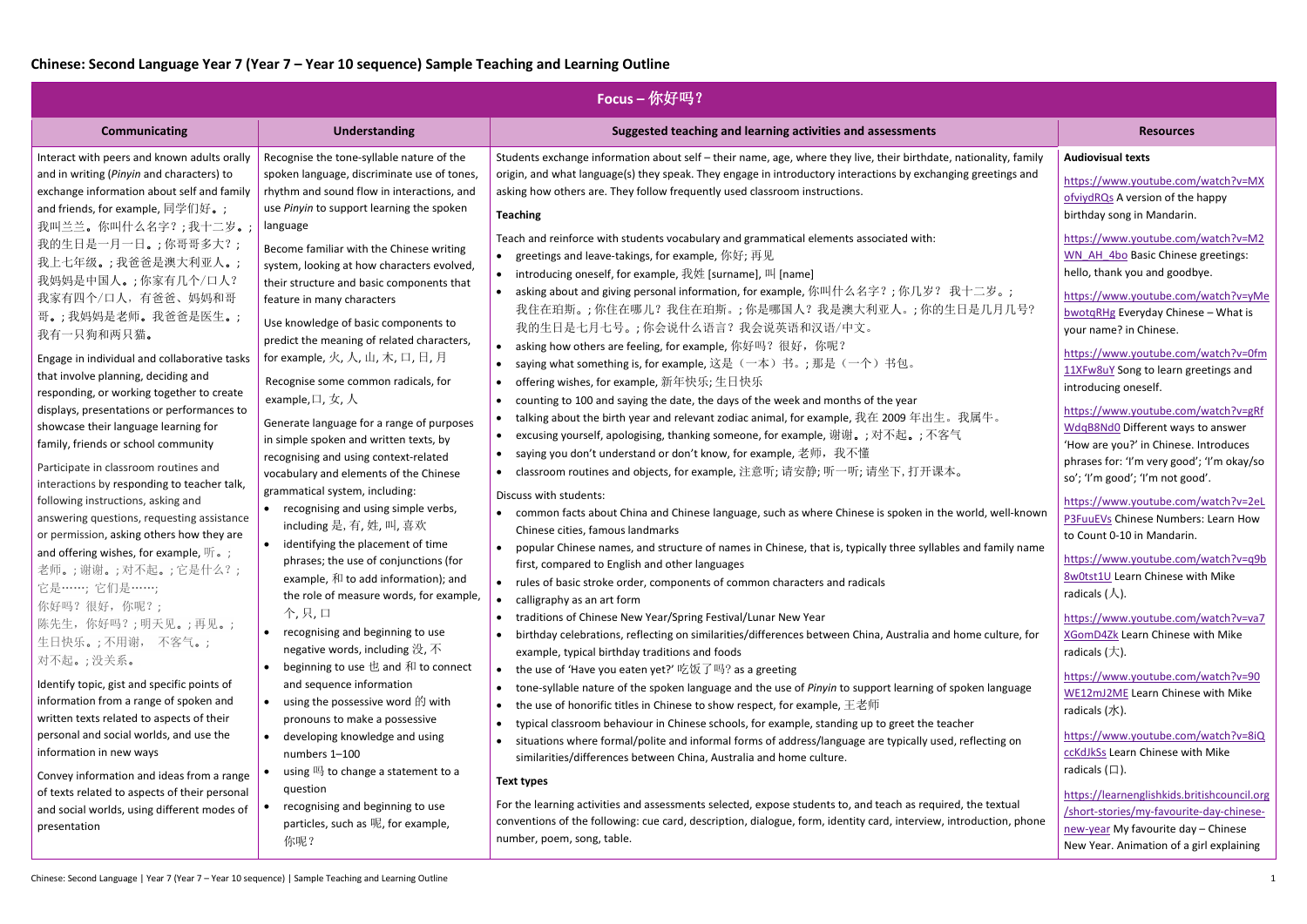| <b>Focus</b> -你好吗?                                                                                                                                                                                                                                                                                                                                                                                                                                                                                                                                               |                                                                                                                                                                                                                                                                                                                                                                                                                                                                                                                                                                                                                                                                                                                                                                                                                                                                                                                                                            |                                                                                                                                                                                                                                                                                                                                                                                                                                                                                                                                                                                                                                                                                                                                                                                                                                                                                                                                                                                                                                                                                                                                                                                                                                                                                                                                                                                                                                                                                                                                                                                                                                                                                                                                                                                                                                                                                                                                                                                                                                                                                                                                                                                                                                                                                                                                                                                                                                                                                                                                                                                                                                                                                                                                                                                                                                                                                                                                                                                                                                                                                                                                                                                                                                                                                                                                                                                                                                           |                                                                                                                                                                                                                                                                                                                                                                                                                                                                                                                                                                                                                                                                                                                                                                                                                                                                                                                                                                                                                                                                                                                                                                                                                                                                                                                                                                                                                                                  |
|------------------------------------------------------------------------------------------------------------------------------------------------------------------------------------------------------------------------------------------------------------------------------------------------------------------------------------------------------------------------------------------------------------------------------------------------------------------------------------------------------------------------------------------------------------------|------------------------------------------------------------------------------------------------------------------------------------------------------------------------------------------------------------------------------------------------------------------------------------------------------------------------------------------------------------------------------------------------------------------------------------------------------------------------------------------------------------------------------------------------------------------------------------------------------------------------------------------------------------------------------------------------------------------------------------------------------------------------------------------------------------------------------------------------------------------------------------------------------------------------------------------------------------|-------------------------------------------------------------------------------------------------------------------------------------------------------------------------------------------------------------------------------------------------------------------------------------------------------------------------------------------------------------------------------------------------------------------------------------------------------------------------------------------------------------------------------------------------------------------------------------------------------------------------------------------------------------------------------------------------------------------------------------------------------------------------------------------------------------------------------------------------------------------------------------------------------------------------------------------------------------------------------------------------------------------------------------------------------------------------------------------------------------------------------------------------------------------------------------------------------------------------------------------------------------------------------------------------------------------------------------------------------------------------------------------------------------------------------------------------------------------------------------------------------------------------------------------------------------------------------------------------------------------------------------------------------------------------------------------------------------------------------------------------------------------------------------------------------------------------------------------------------------------------------------------------------------------------------------------------------------------------------------------------------------------------------------------------------------------------------------------------------------------------------------------------------------------------------------------------------------------------------------------------------------------------------------------------------------------------------------------------------------------------------------------------------------------------------------------------------------------------------------------------------------------------------------------------------------------------------------------------------------------------------------------------------------------------------------------------------------------------------------------------------------------------------------------------------------------------------------------------------------------------------------------------------------------------------------------------------------------------------------------------------------------------------------------------------------------------------------------------------------------------------------------------------------------------------------------------------------------------------------------------------------------------------------------------------------------------------------------------------------------------------------------------------------------------------------------|--------------------------------------------------------------------------------------------------------------------------------------------------------------------------------------------------------------------------------------------------------------------------------------------------------------------------------------------------------------------------------------------------------------------------------------------------------------------------------------------------------------------------------------------------------------------------------------------------------------------------------------------------------------------------------------------------------------------------------------------------------------------------------------------------------------------------------------------------------------------------------------------------------------------------------------------------------------------------------------------------------------------------------------------------------------------------------------------------------------------------------------------------------------------------------------------------------------------------------------------------------------------------------------------------------------------------------------------------------------------------------------------------------------------------------------------------|
| <b>Communicating</b>                                                                                                                                                                                                                                                                                                                                                                                                                                                                                                                                             | <b>Understanding</b>                                                                                                                                                                                                                                                                                                                                                                                                                                                                                                                                                                                                                                                                                                                                                                                                                                                                                                                                       | Suggested teaching and learning activities and assessments                                                                                                                                                                                                                                                                                                                                                                                                                                                                                                                                                                                                                                                                                                                                                                                                                                                                                                                                                                                                                                                                                                                                                                                                                                                                                                                                                                                                                                                                                                                                                                                                                                                                                                                                                                                                                                                                                                                                                                                                                                                                                                                                                                                                                                                                                                                                                                                                                                                                                                                                                                                                                                                                                                                                                                                                                                                                                                                                                                                                                                                                                                                                                                                                                                                                                                                                                                                | <b>Resources</b>                                                                                                                                                                                                                                                                                                                                                                                                                                                                                                                                                                                                                                                                                                                                                                                                                                                                                                                                                                                                                                                                                                                                                                                                                                                                                                                                                                                                                                 |
| Translate and interpret phrases and short<br>texts from Chinese to English and vice<br>versa, noticing which words or phrases<br>translate easily and which do not<br>Reflect on own and others' responses to<br>interactions and intercultural experiences,<br>and use these reflections to improve<br>intercultural communication<br>Reflect on experiences of learning and<br>using another language, and share aspects<br>of own identity, such as age, interests and<br>family background, reflecting on how these<br>impact on intercultural communication | using demonstrative pronouns 这, 那,<br>for example, 这是我的哥哥。;<br>那是一只狗。<br>• recognising and using the question word<br>谁 for example, 他是谁?<br>Build metalanguage to talk about vocabulary<br>and grammar concepts<br>Identify and use text structures and<br>language features of common spoken,<br>written and multimodal texts, and compare<br>with structures and features of similar texts<br>in English<br>Examine linguistic features in texts to<br>develop an understanding that languages<br>vary according to elements, such as register<br>Understand that Chinese, like all languages,<br>varies according to participants, roles and<br>relationships, situations and cultures<br>Recognise that Chinese is an important<br>Asian and global language and that Chinese,<br>like other languages, has evolved and<br>developed through different periods of<br>influence and change<br>Explore the relationship between language<br>and culture | Language learning and communication strategies<br>Strategies relevant to this focus include:<br>developing character writing skills by tracing characters, and character recognition skills by analysing the<br>$\bullet$<br>components of characters<br>using key words, context and visual cues (including pictures and non-verbal signals) to guess meaning<br>learning vocabulary using techniques, for example:<br>visual cues, such as word cards/sticky notes placed around the house<br>recite, repeat and sound out the new vocabulary frequently<br>developing skills to work with people they do not know<br>$\bullet$<br>learning how to interpret abbreviations in a bilingual dictionary to find the gender of a noun.<br>$\bullet$<br>Learning activities and/or assessments<br>In teaching the content, choose from the following and instruct students to:<br>listen to Chinese words/sounds and match with the corresponding Pinyin<br>• read words and phrases in Chinese and match to the corresponding English<br>listen to questions in Chinese and indicate appropriate response from a range of possibilities<br>listen to or view people introducing themselves and/or asking and saying how they are and identify key<br>$\bullet$<br>information, including where formal/polite and informal language is used<br>determine which forms of address (in Chinese and English) and greetings, should be used with different<br>people or in different situations<br>• engage in group/class discussion and presentation of songs and poems related to the unit focus, for example,<br>'Happy Birthday', 'What is your name?'. Consider how these songs compare to the similar English songs, for<br>example, can the Chinese version of 'Happy Birthday' be directly translated?<br>research/complete a WebQuest in groups about aspects/traditions of Chinese New Year/Spring<br>$\bullet$<br>Festival/Lunar New Year and the Chinese zodiac. Each member of a group can be provided with a different<br>aspect to research in order to report back to the group<br>practice reading aloud texts written in Pinyin<br>write and/or perform/record introductory dialogues based on their personal information or cue cards<br>prepare a set of questions and interview a class member to find out five things about them<br>• introduce themselves and provide aspects of personal information, orally and/or in writing<br>listen to/read personal information and respond by, for example, drawing, filling in a table/form, completing<br>a description/identity card in English<br>use cue cards as prompts to speak and/or write as if they were another person<br>respond to classroom instructions<br>play games involving classroom vocabulary, numbers and/or instructions, for example, What's in your pencil<br>case?; Bingo!; Simon says; Round robin<br>listen to two digit numbers read aloud and write them<br>listen to phone numbers read aloud in Chinese and write them as numbers<br>$\bullet$<br>listen to texts that involve different numbers and identify the numbers and relevant information, for<br>example, students locate and note people's ages, telephone numbers<br>practice character writing by copying common Spring Festival greetings and wishes to make a red couplet<br>record their thoughts on learning another language, so that in the future they can reflect on them | (in English) how she celebrates Chinese<br>New Year.<br>https://www.youtube.com/watch?v=GVP<br>HdFX9iHY Fortune Tales - The Story of<br>Lunar New Year (in English).<br>https://www.youtube.com/watch?v=x81<br>zCOzE58E The Great Race Chinese Zodiac.<br>Animated story in English.<br>https://www.youtube.com/watch?v=may<br>2s9j4RLk The myth behind the Chinese<br>zodiac. A version of the story of the Great<br>Race in English with Chinese.<br>Websites<br>https://learnmandarinin5minutes.com/h<br>ow-to-introduce-yourself-in-mandarin-<br>chinese/ How to introduce yourself in<br>Mandarin Chinese.<br>https://improvemandarin.com/most-<br>popular-chinese-names/ Most Popular<br>Chinese Names (Trends in 2021 and<br>Across the Decades).<br>https://www.kids-world-travel-<br>guide.com/china-facts.html China facts<br>for Kids, including population, currency,<br>languages, rivers, the Great Wall,<br>Terracotta Warriors, and the Giant<br>Panda.<br>https://www.natgeokids.com/au/discove<br>r/geography/countries/30-cool-facts-<br>about-china/ 30 Cool Facts About China!<br>Includes interesting facts about: Chinese<br>New Year, the Bailong Elevator, Chinese<br>railways, Dogs get special treats on one<br>day of the Chinese New Year celebration.<br>https://www.travelchinaguide.com/essen<br>tial/holidays/chinese-new-year.htm<br>Chinese New Year - China's Grandest<br>Festival & Longest Public Holiday. |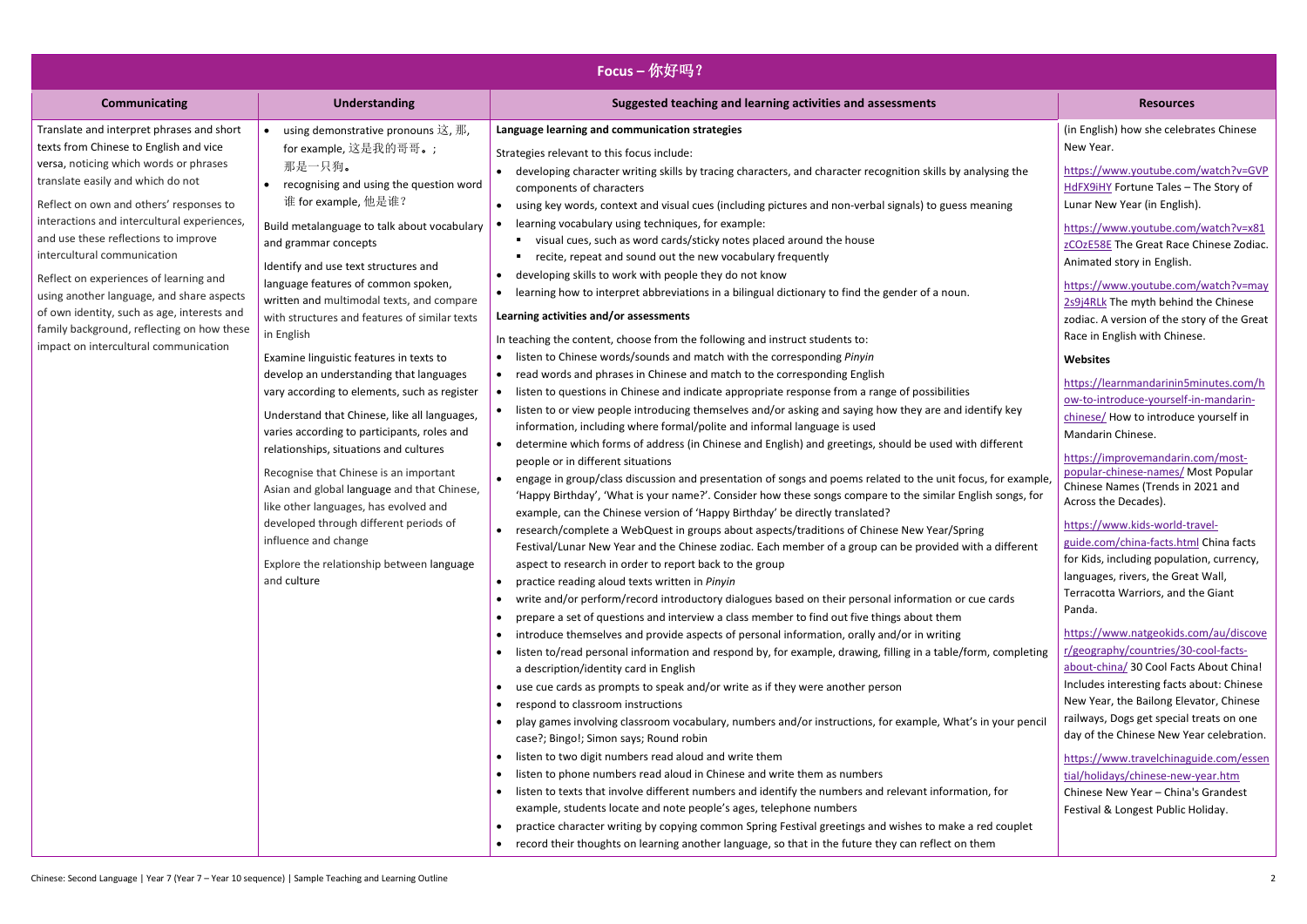| Focus-你好吗?           |                      |                                                                                                                                                                                                                     |                                                                                                                                                                                                                                                                                                                                                                                                                                                                                                                                                                                                                                                                                                                                                                                                                                                                                                                                                                                         |
|----------------------|----------------------|---------------------------------------------------------------------------------------------------------------------------------------------------------------------------------------------------------------------|-----------------------------------------------------------------------------------------------------------------------------------------------------------------------------------------------------------------------------------------------------------------------------------------------------------------------------------------------------------------------------------------------------------------------------------------------------------------------------------------------------------------------------------------------------------------------------------------------------------------------------------------------------------------------------------------------------------------------------------------------------------------------------------------------------------------------------------------------------------------------------------------------------------------------------------------------------------------------------------------|
| <b>Communicating</b> | <b>Understanding</b> | Suggested teaching and learning activities and assessments                                                                                                                                                          | <b>Resources</b>                                                                                                                                                                                                                                                                                                                                                                                                                                                                                                                                                                                                                                                                                                                                                                                                                                                                                                                                                                        |
|                      |                      | • reflect on different social contexts/interactions in their life and what customs they, their friends and family<br>or strangers practise when meeting people, and compare them to what Chinese speakers often do. | <b>Online resources</b><br>https://www.fluentu.com/blog/educator-<br>french/french-number-games/ Five<br>games to practise numbers. Aimed at<br>learners of French but can be adapted for<br>the Chinese classroom.<br>https://quizlet.com/20627781/chinese-<br>classroom-objects-flash-cards/ Online<br>flashcards for classroom objects.<br>https://quizizz.com/admin/quiz/5cd9662<br>b443b35001bd199f2/classroom-object-<br>in-chinese Multiple-choice quiz. Students<br>show their understanding of the written<br>Chinese for classroom objects by<br>choosing the English translation from<br>several options.<br>https://www.createwebquest.com/chine<br>se-new-year or<br>http://zunal.com/process.php?w=181790<br>Sample WebQuests for<br>Chinese New Year.<br>https://www.education.vic.gov.au/Lang<br>uagesOnline/chinese/chinese.htm<br>Printable worksheets on a variety of<br>topics. Some suitable for this focus<br>include:<br>#1 Greetings<br>#2 Asking name and age. |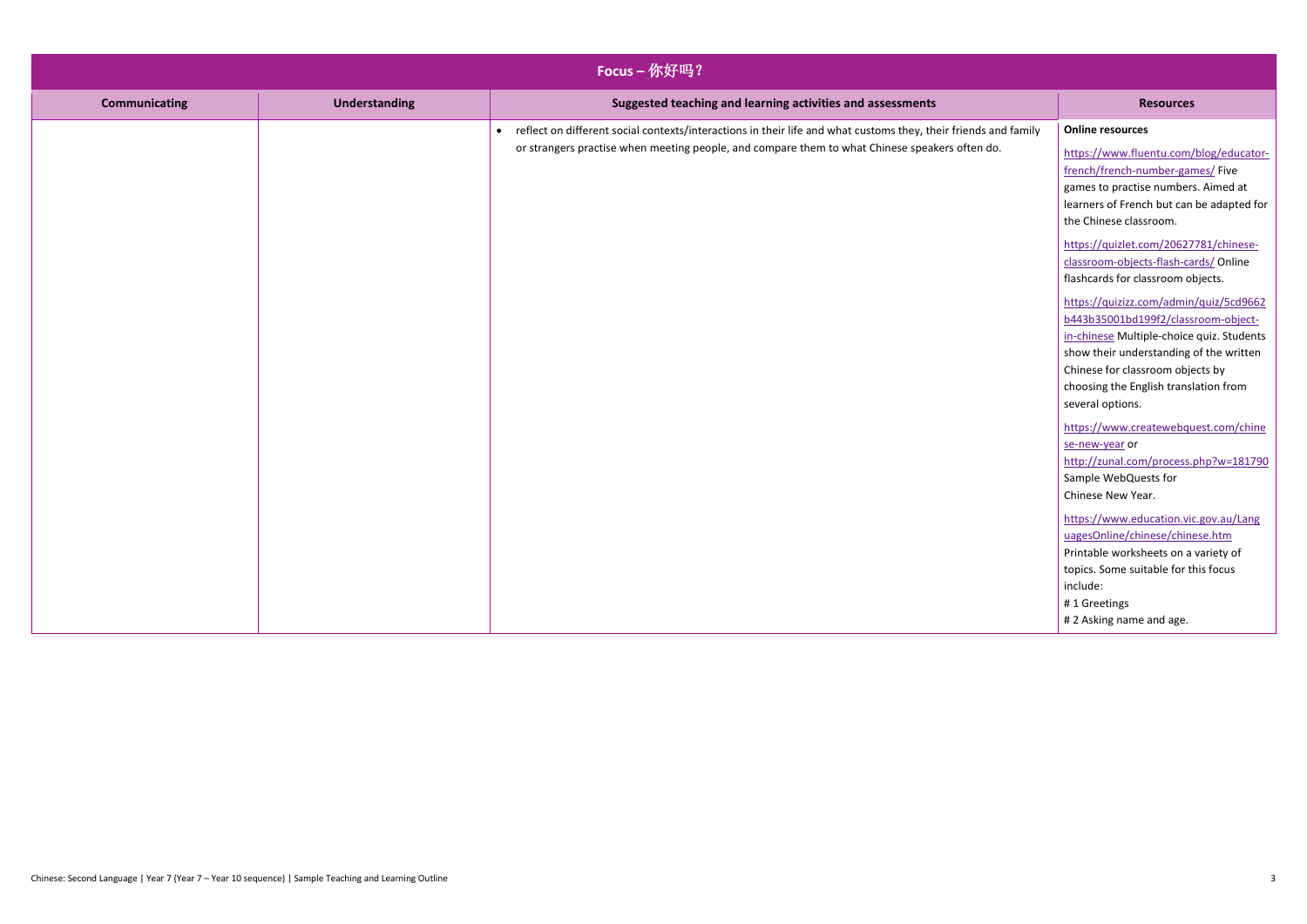| Focus-我的家庭和我的朋友                                                                                                                                                                                                                                                                                                                                                                                                                                                                                                                                                                                                                                                                                                                                                                                                        |                                                                                                                                                                                                                                                                                                                                                                                                                                                                                                                                                                                                                                                                                                                                                                                                                                                                                                                                                 |                                                                                                                                                                                                                                                                                                                                                                                                                                                                                                                                                                                                                                                                                                                                                                                                                                                                                                                                                                                                                                                                                                                                                                                                                                                                                                                                                                                                                                                                  |                                                                                                                                                                                                                                                                                                                                                                                                                                                                                                                                                                                                                                                                                                                                                                                    |
|------------------------------------------------------------------------------------------------------------------------------------------------------------------------------------------------------------------------------------------------------------------------------------------------------------------------------------------------------------------------------------------------------------------------------------------------------------------------------------------------------------------------------------------------------------------------------------------------------------------------------------------------------------------------------------------------------------------------------------------------------------------------------------------------------------------------|-------------------------------------------------------------------------------------------------------------------------------------------------------------------------------------------------------------------------------------------------------------------------------------------------------------------------------------------------------------------------------------------------------------------------------------------------------------------------------------------------------------------------------------------------------------------------------------------------------------------------------------------------------------------------------------------------------------------------------------------------------------------------------------------------------------------------------------------------------------------------------------------------------------------------------------------------|------------------------------------------------------------------------------------------------------------------------------------------------------------------------------------------------------------------------------------------------------------------------------------------------------------------------------------------------------------------------------------------------------------------------------------------------------------------------------------------------------------------------------------------------------------------------------------------------------------------------------------------------------------------------------------------------------------------------------------------------------------------------------------------------------------------------------------------------------------------------------------------------------------------------------------------------------------------------------------------------------------------------------------------------------------------------------------------------------------------------------------------------------------------------------------------------------------------------------------------------------------------------------------------------------------------------------------------------------------------------------------------------------------------------------------------------------------------|------------------------------------------------------------------------------------------------------------------------------------------------------------------------------------------------------------------------------------------------------------------------------------------------------------------------------------------------------------------------------------------------------------------------------------------------------------------------------------------------------------------------------------------------------------------------------------------------------------------------------------------------------------------------------------------------------------------------------------------------------------------------------------|
| <b>Communicating</b>                                                                                                                                                                                                                                                                                                                                                                                                                                                                                                                                                                                                                                                                                                                                                                                                   | <b>Understanding</b>                                                                                                                                                                                                                                                                                                                                                                                                                                                                                                                                                                                                                                                                                                                                                                                                                                                                                                                            | Suggested teaching and learning activities and assessments                                                                                                                                                                                                                                                                                                                                                                                                                                                                                                                                                                                                                                                                                                                                                                                                                                                                                                                                                                                                                                                                                                                                                                                                                                                                                                                                                                                                       | <b>Resources</b>                                                                                                                                                                                                                                                                                                                                                                                                                                                                                                                                                                                                                                                                                                                                                                   |
| Interact with peers and known adults orally<br>and in writing (Pinyin and characters) to<br>exchange information about self and family<br>and friends, for example, 同学们好。;<br>我叫兰兰。你叫什么名字?;我十二岁。;<br>我的生日是一月一日。;你哥哥多大?。<br>我上七年级。;我爸爸是澳大利亚人。;<br>我妈妈是中国人。;你家有几个/口人?<br>我家有四个/口人,有爸爸、妈妈和哥<br>哥。;我妈妈是老师。我爸爸是医生。;<br>我有一只狗和两只猫。<br>Engage in individual and collaborative tasks<br>that involve planning, deciding and<br>responding, or working together to create<br>displays, presentations or performances to<br>showcase their language learning for<br>family, friends or school community<br>Participate in classroom routines and<br>interactions by responding to teacher talk,<br>following instructions, asking and<br>answering questions, requesting assistance<br>or permission, asking others how they are | Recognise the tone-syllable nature of the<br>spoken language, discriminate use of tones,<br>rhythm and sound flow in interactions, and<br>use Pinyin to support learning the spoken<br>language<br>Become familiar with the Chinese writing<br>system, looking at how characters evolved,<br>their structure and basic components that<br>feature in many characters<br>Use knowledge of basic components to<br>predict the meaning of related characters,<br>for example, 火, 人, 山, 木, 口, 日, 月<br>Recognise some common radicals, for<br>example, $\Box$ , $\overline{\mathcal{F}}$ , $\overline{\mathcal{N}}$<br>Generate language for a range of purposes<br>in simple spoken and written texts, by<br>recognising and using context-related<br>vocabulary and elements of the Chinese<br>grammatical system, including:<br>recognising and using simple verbs,<br>including 是, 有, 姓, 叫, 喜欢<br>identifying the placement of time<br>$\bullet$ | Students exchange information about family and friends, relationships, appearance, likes and dislikes (including<br>foods and activities), occupations, places of work, and pets. They learn expressions to request assistance or<br>permission.<br><b>Teaching</b><br>Teach and reinforce with students vocabulary and grammatical elements associated with:<br>• introducing other people, for example, 你好!这是我奶奶。<br>• family relationships, for example, 你家有几个/口人? 我家有三口人, 有爸爸, 妈妈和我。;<br>我爸爸有蓝眼睛。<br>asking and giving information about family members and friends, for example,这是谁?这是我的奶奶。;<br>你的奶奶姓什么?她姓……。她有棕色的眼睛和头发。她住在 Bunbury。她是 1949 出生的, 属牛。<br>describing one's own personality and appearance, for example, 我很高; 我有一头金发, 蓝眼睛。<br>asking and giving information about likes and dislikes, for example, 你喜欢面条吗? (我)喜欢/不喜欢。;<br>你喜欢猫吗? (我)不喜欢,我喜欢狗。<br>information about what someone does in life, occupations and places of work, for example, 你是学生吗?;<br>你爸爸做什么工作?我爸爸是医生。;你妈妈是老师吗?<br>how many and what type of pets they have, for example, 我有一只狗和两只猫。<br>requesting permission or assistance, for example,你可以帮我吗?请再说一次。/请重复。<br>Discuss with students:<br>• the tone-syllable nature of spoken Chinese, rhythm and sound flow<br>the range of different dialects/languages spoken in Chinese-speaking communities<br>how languages are continuously evolving in response to different periods of influence and change, and how this             | <b>Audiovisual texts</b><br>https://www.youtube.com/watch?v=Ug<br><b>8RULhzNMA Chinese family members</b><br>song – Nì shì shéi?<br>https://www.youtube.com/watch?v=NT<br>zxJF2ZAPg 6 steps to introduce yourself<br>in Chinese, including greetings, and<br>giving your name, nationality, job, age.<br>https://www.youtube.com/watch?v=5e<br>zJdHcWkmA Animated story of 'The<br>Tortoise and the Hare' (龟兔赛跑).<br><b>Websites</b><br>https://www.chinahighlights.com/trave<br>Iguide/article/useful-hand-signs.htm<br>Useful hand signs in China includes,<br>'come here', 'I', 'counting'.<br>https://www.rocketlanguages.com/chin<br>ese/lessons/describing-people-in-<br>chinese Describing people in Chinese,<br>includes phrases, such as $\angle\&\&\&\;$ ;<br>彼得有黑色的头发。; |
| and offering wishes, for example, 听。;老<br>师。;谢谢。;对不起。;它是什么?;它<br>是……; 它们是……;<br>你好吗?很好,你呢?;<br>陈先生, 你好吗?;明天见。;再见。;<br>生日快乐。;不用谢,不客气。;<br>对不起。;没关系。<br>Identify topic, gist and specific points of<br>information from a range of spoken and<br>written texts related to aspects of their<br>personal and social worlds, and use the<br>information in new ways<br>Convey information and ideas from a range<br>of texts related to aspects of their personal<br>and social worlds, using different modes of<br>presentation                                                                                                                                                                                                                                                                                            | phrases; the use of conjunctions (for<br>example, 和 to add information); and<br>the role of measure words, for<br>example, $\uparrow$ , 只, 口<br>recognising and beginning to use<br>negative words, including 没, 不<br>beginning to use 也 and 和 to connect<br>and sequence information<br>using the possessive word $\hat{E}$ with<br>pronouns to make a possessive<br>developing knowledge and using<br>numbers 1-100<br>using 吗 to change a statement to a<br>question<br>recognising and beginning to use<br>particles, such as 呢, for example,<br>你呢?                                                                                                                                                                                                                                                                                                                                                                                        | is evident in Chinese<br>• common hand gestures used in Chinese, for example, the 'come here' gesture; touching your nose to say 'l'<br>the Chinese writing system, looking at how characters evolved, their structure and basic components that<br>feature in many characters<br>the concept of family from the Chinese perspective and related vocabulary, for example, 姐姐 older sister and<br>妹妹 younger sister, and to compare this to the Australian perspective<br>• the use of 'Aunty' and 'Uncle' for greeting elders, for example, 王阿姨; 王叔叔<br>common stereotypes associated with people from China, Australia and other countries<br>• the Chinese zodiac and characteristics of the different animals<br>key Chinese cultural concepts and practices related to the unit focus and how to explain these to English<br>speakers<br>• common conventions/elements of fairy tales and children's stories, such as images, short sentences, simple<br>language, use of pattern, rhyme and repetition. Discuss the fact that some stories have a message/moral.<br><b>Text types</b><br>For the learning activities and assessments selected, expose students to, and teach as required, the textual<br>conventions of the following: cue card, description, dialogue, email, family tree, graph (bar), identity card, message,<br>passport application, poem, presentation, role play, song, speech, story book, survey, wanted/missing person<br>poster. | 他有一双蓝色的眼睛。;她个子不<br>高。;他动作慢。;她很友善。;他很<br>幽默。 In Chinese characters, Pinyin and<br>English with audio example.<br>https://kids.kiddle.co/Chinese Zodiac#:<br>~:text=The%2012%20animals%20in%20<br>order, of %20the %20day %20and %20dire<br>ctions. Chinese Zodiac facts for kids,<br>including years and personality traits.<br>https://kids.nationalgeographic.com/ex<br>plore/chinese-horoscopes/ Chinese<br>Horoscopes.<br><b>Online resources</b><br>https://quizlet.com/127890481/chinese<br>-family-members-flash-cards/Online<br>flashcards for family members<br>vocabulary.                                                                                                                                                                                                |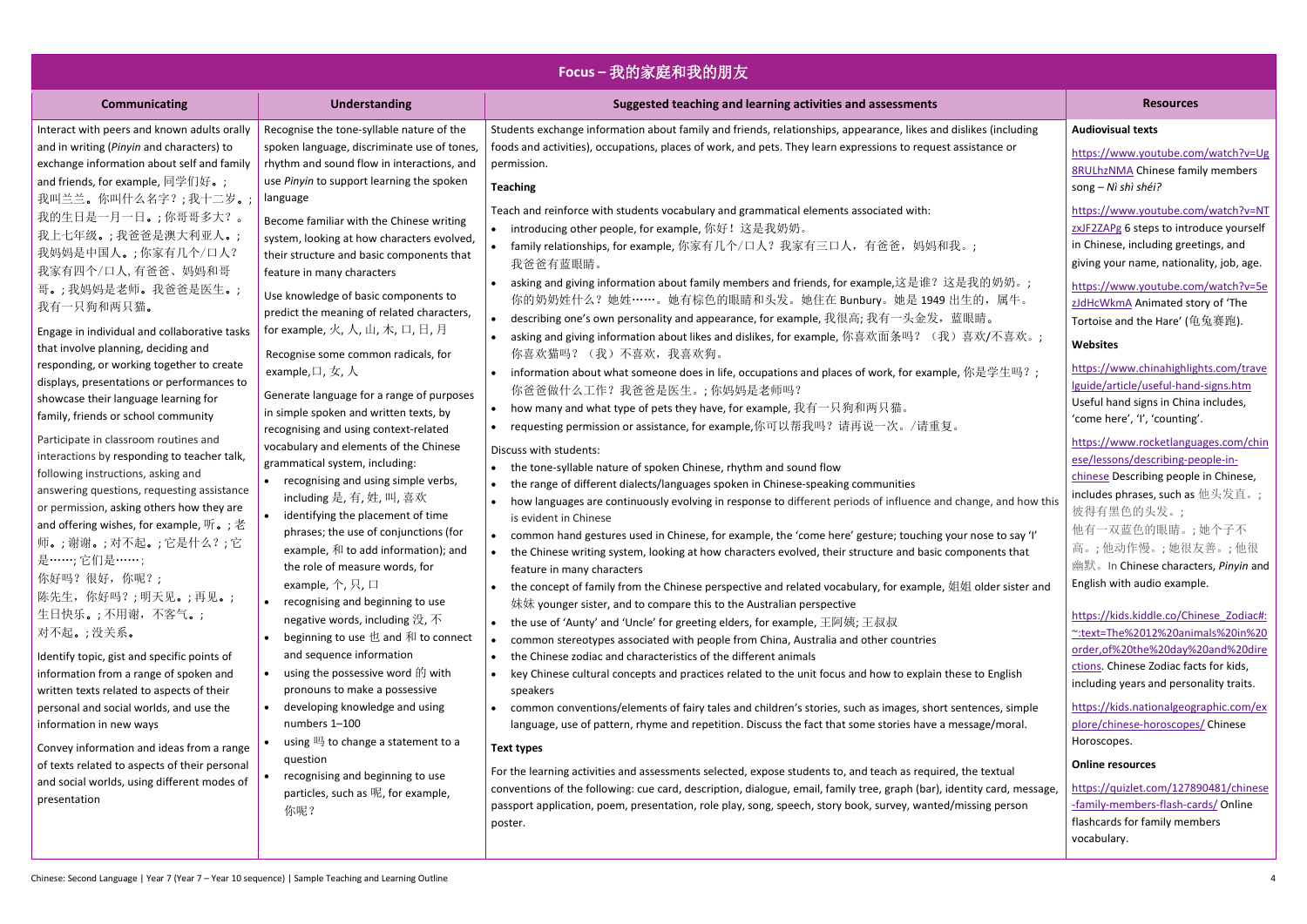| Focus-我的家庭和我的朋友                                                                                                                                                                                                                                                                                                                                                                                                                                                                                                                                                                                                                                                                                                                                                                                                                           |                                                                                                                                                                                                                                                                                                                                                                                                                                                                                                                                                                                                                                                                                                                                                                                                                                                                                                                                                           |                                                                                                                                                                                                                                                                                                                                                                                                                                                                                                                                                                                                                                                                                                                                                                                                                                                                                                                                                                                                                                                                                                                                                                                                                                                                                                                                                                                                                                                                                                                                                                                                                                                                                                                                                                                                                                                                                                                                                                                                                                                                                                                                                                                                                                                                                                                                                                                                                                                                                                                                                                                                                                                                                                                                                                                                                                                                                                                                                                                                                                                                                                                                                                                                                                                                       |                                                                                                                                                                                                                                                                                                                                                                                                                                                                                                          |
|-------------------------------------------------------------------------------------------------------------------------------------------------------------------------------------------------------------------------------------------------------------------------------------------------------------------------------------------------------------------------------------------------------------------------------------------------------------------------------------------------------------------------------------------------------------------------------------------------------------------------------------------------------------------------------------------------------------------------------------------------------------------------------------------------------------------------------------------|-----------------------------------------------------------------------------------------------------------------------------------------------------------------------------------------------------------------------------------------------------------------------------------------------------------------------------------------------------------------------------------------------------------------------------------------------------------------------------------------------------------------------------------------------------------------------------------------------------------------------------------------------------------------------------------------------------------------------------------------------------------------------------------------------------------------------------------------------------------------------------------------------------------------------------------------------------------|-----------------------------------------------------------------------------------------------------------------------------------------------------------------------------------------------------------------------------------------------------------------------------------------------------------------------------------------------------------------------------------------------------------------------------------------------------------------------------------------------------------------------------------------------------------------------------------------------------------------------------------------------------------------------------------------------------------------------------------------------------------------------------------------------------------------------------------------------------------------------------------------------------------------------------------------------------------------------------------------------------------------------------------------------------------------------------------------------------------------------------------------------------------------------------------------------------------------------------------------------------------------------------------------------------------------------------------------------------------------------------------------------------------------------------------------------------------------------------------------------------------------------------------------------------------------------------------------------------------------------------------------------------------------------------------------------------------------------------------------------------------------------------------------------------------------------------------------------------------------------------------------------------------------------------------------------------------------------------------------------------------------------------------------------------------------------------------------------------------------------------------------------------------------------------------------------------------------------------------------------------------------------------------------------------------------------------------------------------------------------------------------------------------------------------------------------------------------------------------------------------------------------------------------------------------------------------------------------------------------------------------------------------------------------------------------------------------------------------------------------------------------------------------------------------------------------------------------------------------------------------------------------------------------------------------------------------------------------------------------------------------------------------------------------------------------------------------------------------------------------------------------------------------------------------------------------------------------------------------------------------------------------|----------------------------------------------------------------------------------------------------------------------------------------------------------------------------------------------------------------------------------------------------------------------------------------------------------------------------------------------------------------------------------------------------------------------------------------------------------------------------------------------------------|
| Communicating                                                                                                                                                                                                                                                                                                                                                                                                                                                                                                                                                                                                                                                                                                                                                                                                                             | <b>Understanding</b>                                                                                                                                                                                                                                                                                                                                                                                                                                                                                                                                                                                                                                                                                                                                                                                                                                                                                                                                      | Suggested teaching and learning activities and assessments                                                                                                                                                                                                                                                                                                                                                                                                                                                                                                                                                                                                                                                                                                                                                                                                                                                                                                                                                                                                                                                                                                                                                                                                                                                                                                                                                                                                                                                                                                                                                                                                                                                                                                                                                                                                                                                                                                                                                                                                                                                                                                                                                                                                                                                                                                                                                                                                                                                                                                                                                                                                                                                                                                                                                                                                                                                                                                                                                                                                                                                                                                                                                                                                            | <b>Resources</b>                                                                                                                                                                                                                                                                                                                                                                                                                                                                                         |
| Respond to a range of imaginative texts by<br>describing aspects, such as characters,<br>events and/or key ideas<br>Create simple own or shared imaginative<br>texts by reinterpreting or adapting familiar<br>texts and/or using modelled structures and<br>language<br>Translate and interpret phrases and short<br>texts from Chinese to English and vice<br>versa, noticing which words or phrases<br>translate easily and which do not<br>Reflect on own and others' responses to<br>interactions and intercultural experiences,<br>and use these reflections to improve<br>intercultural communication<br>Reflect on experiences of learning and<br>using another language, and share aspects<br>of own identity, such as age, interests and<br>family background, reflecting on how these<br>impact on intercultural communication | using demonstrative pronouns 这, 那,<br>for example, 这是我的哥哥。;<br>那是一只狗。<br>recognising and using the question<br>word 谁, for example, 他是谁?<br>Build metalanguage to talk about<br>vocabulary and grammar concepts<br>Identify and use text structures and<br>language features of common spoken,<br>written and multimodal texts, and compare<br>with structures and features of similar texts<br>in English<br>Examine linguistic features in texts to<br>develop an understanding that languages<br>vary according to elements, such as register<br>Understand that Chinese, like all languages,<br>varies according to participants, roles and<br>relationships, situations and cultures<br>Recognise that Chinese is an important<br>Asian and global language and that<br>Chinese, like other languages, has evolved<br>and developed through different periods of<br>influence and change<br>Explore the relationship between language<br>and culture | Language learning and communication strategies<br>Strategies relevant to this focus include:<br>using Pinyin to support learning the spoken language<br>self-correction in spoken and written forms<br>$\bullet$<br>analysing when an informal or formal form of address is required<br>using knowledge of basic components to predict the meaning of characters<br>becoming aware that word-for-word translations are not always accurate.<br>Learning activities and/or assessments<br>In teaching the content, choose from the following and instruct students to:<br>listen to others talking about their families and complete true/false activities<br>survey the class to find out, for example, who has the most brothers, sisters, family members, pets. Present the<br>information as a bar graph<br>write and/or perform/record introductory dialogues based on their personal information or cue cards<br>draw family trees based on descriptions of relationships<br>describe a family based on a (fictitious) family tree<br>describe/present information orally about people based on images displayed as part of a (fictitious) family tree.<br>Students then question each other about the description/presentation and/or choose a person from the images<br>and without indicating who it is, describe them and others guess the identity<br>prepare their family tree and use it as the basis of writing an introductory email to possibly send to members of<br>another Chinese class<br>match images of people to the written or spoken descriptions<br>• match professions to places of work<br>describe people based on images and preconceptions that the images may imply. Discuss how appearances<br>may lead to (incorrect) assumptions about cultures, people and/or languages<br>complete a wanted/missing person poster with information about themselves<br>read Chinese wanted/missing person posters and identify key information, text structures and language<br>features. Compare them to English wanted/missing person posters<br>listen to descriptions of people and match to pictures<br>$\bullet$<br>prepare a written description of themselves so that when the descriptions are read (aloud) other students can<br>attempt to guess their identity<br>use images of 'suspects' to design their own wanted/missing person poster, providing additional information as<br>required. Alternatively, students could design a wanted/missing person poster for a member of their family<br>complete a bilingual dictionary word search or treasure hunt based on a list of words to look up in the<br>dictionary. Students try to find as many of the words as they can in three minutes. As they search, they note<br>down the page numbers to show where they found the words<br>prepare an oral presentation for the class describing an 'unusual' family. Students could present their work with<br>images displayed in an electronic slideshow<br>participate in a cute baby photo competition. Students provide a photo of themselves and a written description<br>of it. The photos are numbered and displayed, then the descriptions are read out and the class guesses the<br>identities of the babies in the photos | https://quizizz.com/admi<br>3f3283a42e69e7ac66/chi<br>member Multiple-choice<br>show an understanding of<br>Chinese for family membe<br>choosing the English trans<br>several options.<br>https://www.education.v<br>guagesOnline/chinese/ch<br>Printable worksheets on a<br>topics. Some suitable for<br>include:<br>#3 Family members<br>#4 Talking about your far<br><b>Assessments</b><br>Accessible on the School<br>and Standards Authority<br>我家 (My family)<br>小梅和五只熊猫(Little M<br>five pandas). |

|                                                       | <b>Resources</b>                                                                                                                                                                                                                                           |
|-------------------------------------------------------|------------------------------------------------------------------------------------------------------------------------------------------------------------------------------------------------------------------------------------------------------------|
|                                                       | https://quizizz.com/admin/quiz/56e8d6<br>3f3283a42e69e7ac66/chinese-family-<br>member Multiple-choice quiz. Students<br>show an understanding of the written<br>Chinese for family members by<br>choosing the English translation from<br>several options. |
|                                                       | https://www.education.vic.gov.au/Lan<br>guagesOnline/chinese/chinese.htm<br>Printable worksheets on a variety of                                                                                                                                           |
| ts. Present the<br>ards:                              | topics. Some suitable for this focus<br>include:<br>#3 Family members                                                                                                                                                                                      |
|                                                       | #4 Talking about your family.<br><b>Assessments</b>                                                                                                                                                                                                        |
| us) family tree.<br>om the images                     | Accessible on the School Curriculum<br>and Standards Authority website                                                                                                                                                                                     |
| to members of                                         | 我家 (My family)                                                                                                                                                                                                                                             |
|                                                       | 小梅和五只熊猫 (Little Mei and the<br>five pandas).                                                                                                                                                                                                               |
| pearances                                             |                                                                                                                                                                                                                                                            |
| າguage                                                |                                                                                                                                                                                                                                                            |
| students can                                          |                                                                                                                                                                                                                                                            |
| information as<br>neir family<br>า the<br>, they note |                                                                                                                                                                                                                                                            |
| heir work with                                        |                                                                                                                                                                                                                                                            |
| en description<br>esses the                           |                                                                                                                                                                                                                                                            |
|                                                       |                                                                                                                                                                                                                                                            |